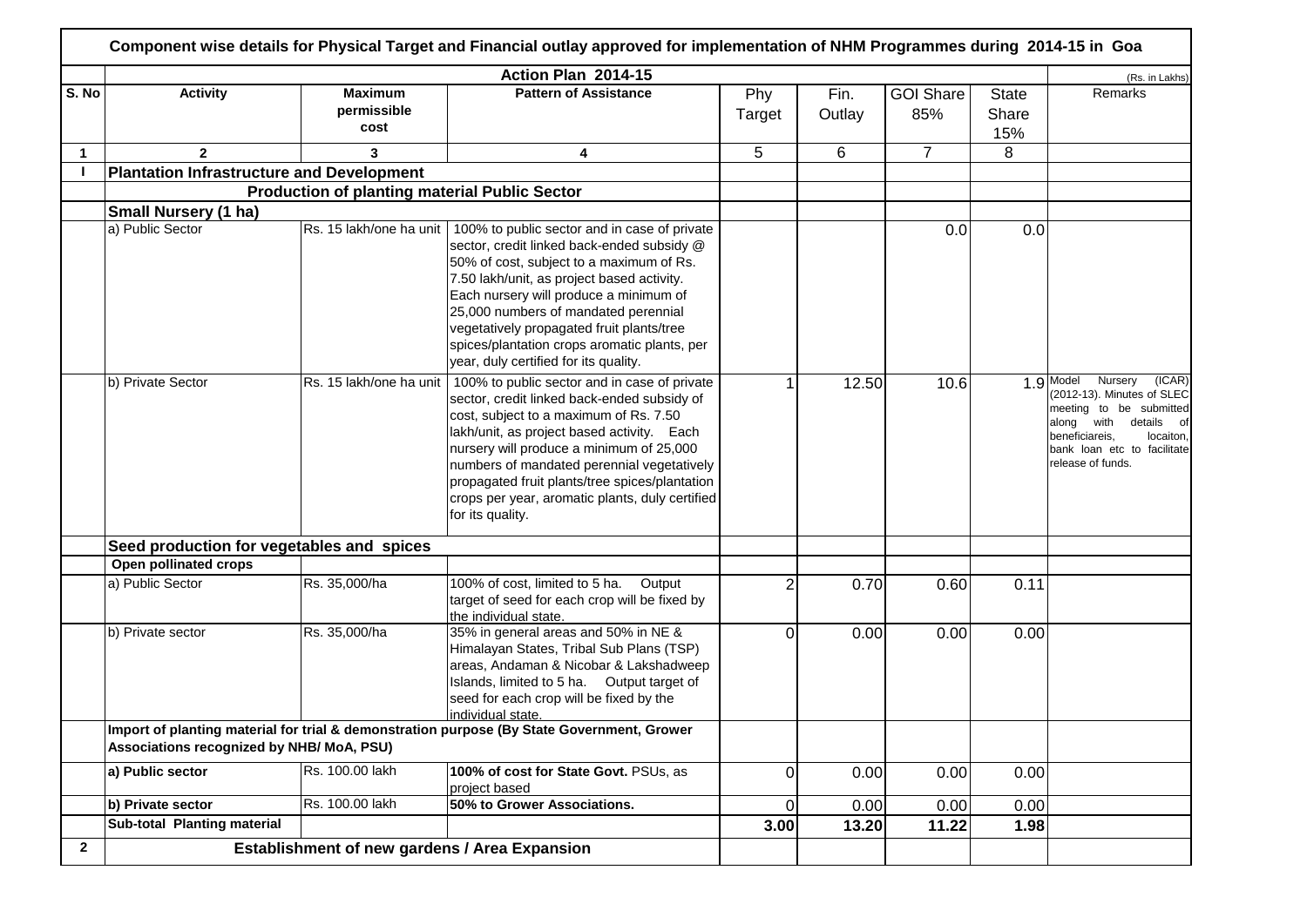|              |                                                              | maximum area of 4 ha per beneficiary) | Fruit crops other than cost intensive crops using normal spacing (For a                                                                                                                                                                                                                             |                |      |      |      |  |
|--------------|--------------------------------------------------------------|---------------------------------------|-----------------------------------------------------------------------------------------------------------------------------------------------------------------------------------------------------------------------------------------------------------------------------------------------------|----------------|------|------|------|--|
|              | <b>Fruits - Perennials</b>                                   |                                       |                                                                                                                                                                                                                                                                                                     |                |      |      |      |  |
|              | (a) Cost intensive crops                                     |                                       |                                                                                                                                                                                                                                                                                                     |                |      |      |      |  |
|              | iii) Banana (sucker)                                         |                                       |                                                                                                                                                                                                                                                                                                     |                |      |      |      |  |
| $\vert a)$   | Integrated package with Rs. 2.00 lakh/ha<br>drip irrigation. |                                       | Maximum of Rs. 0.80 lakh/ha (40% of the<br>cost) for meeting expenditure on planting<br>material, drip irrigation and cost of material<br>for INM/IPM, in 2 installments (75:25).                                                                                                                   | $\Omega$       | 0.00 | 0.00 | 0.00 |  |
|              | b) Without integration                                       | Rs.87,500/ha                          | Maximum of Rs. 0.35 lakh/ha (40% of cost)<br>for meeting the expenditure on planting<br>material and cost of INM/IPM in 2<br>installments (75:25). For (a) and (b) above,<br>in the case of TSP areas, Andaman &<br>and Lakshadweep<br>Nicobar<br>Islands,<br>assistance will be @ 50% of cost in 2 | 35.00          | 9.19 | 7.81 | 1.38 |  |
|              | <b>Sub Total</b>                                             |                                       |                                                                                                                                                                                                                                                                                                     | 35.00          | 9.19 | 7.81 | 1.38 |  |
|              | <b>Maintenance without Integration</b>                       |                                       |                                                                                                                                                                                                                                                                                                     |                |      |      |      |  |
|              | 1st Year                                                     |                                       |                                                                                                                                                                                                                                                                                                     | 35             | 3.01 | 2.56 | 0.45 |  |
|              | <b>Sub Total maintenance</b>                                 |                                       |                                                                                                                                                                                                                                                                                                     | 35             | 3.01 | 2.56 | 0.45 |  |
|              | iv) Pineapple (sucker)                                       |                                       |                                                                                                                                                                                                                                                                                                     |                |      |      |      |  |
| a            | Integrated package with Rs. 3.00 lakh/ha<br>drip irrigation. |                                       | Maximum of Rs. 1.20 lakh/ha (40% of the<br>cost) for meeting expenditure on planting<br>material, drip irrigation and cost of material<br>for INM/IPM, in 2 installments.                                                                                                                           | $\Omega$       | 0.00 | 0.00 | 0.00 |  |
|              | b) Without integration                                       | Rs.87,500/ha                          | Maximum of Rs. 0.35 lakh/ha (40% of cost)<br>for meeting the expenditure on planting<br>material and cost of INM/IPM in 2<br>installments (75:25).<br>For (a) and (b) above, in the case of TSP<br>Nicobar<br>&<br>Andaman<br>areas,<br>and<br>Lakshadweep Islands, assistance will be @            | 5              | 1.31 | 1.12 | 0.20 |  |
|              | <b>Sub Total</b>                                             |                                       |                                                                                                                                                                                                                                                                                                     | 5.00           | 1.31 | 1.12 | 0.20 |  |
|              | <b>Maintenance without Integration</b>                       |                                       |                                                                                                                                                                                                                                                                                                     |                |      |      |      |  |
|              | 1st Year                                                     |                                       |                                                                                                                                                                                                                                                                                                     | $\overline{0}$ | 0.00 | 0.00 | 0.00 |  |
|              | v) Banana (TC)                                               |                                       |                                                                                                                                                                                                                                                                                                     |                |      |      |      |  |
| $\mathsf{a}$ | Integrated package<br>with<br>drip irrigation.               | Rs. 3.00 lakh/ha                      | Maximum of Rs. 1.20 lakh/ha (40 % of cost)<br>for meeting the expenditure on planting<br>material and cost of material for drip system,<br>INM/IPM etc., in 2 installments (75:25).                                                                                                                 | 0              | 0.00 | 0.00 | 0.00 |  |
|              | b) Without integration                                       | Rs. 1.25 lakh/ha.                     | Max. of Rs. 0.50 lakh per ha, (40% of cost)<br>for meeting the expenditure on planting<br>material and cost of INM/IPM in 2<br>installments (75:25).<br>For (a) and (b) above, in the case of TSP<br>areas, Andaman<br>& Nicobar<br>and<br>Lakshadweep Islands, assistance will be @                | 15             | 5.63 | 4.78 | 0.84 |  |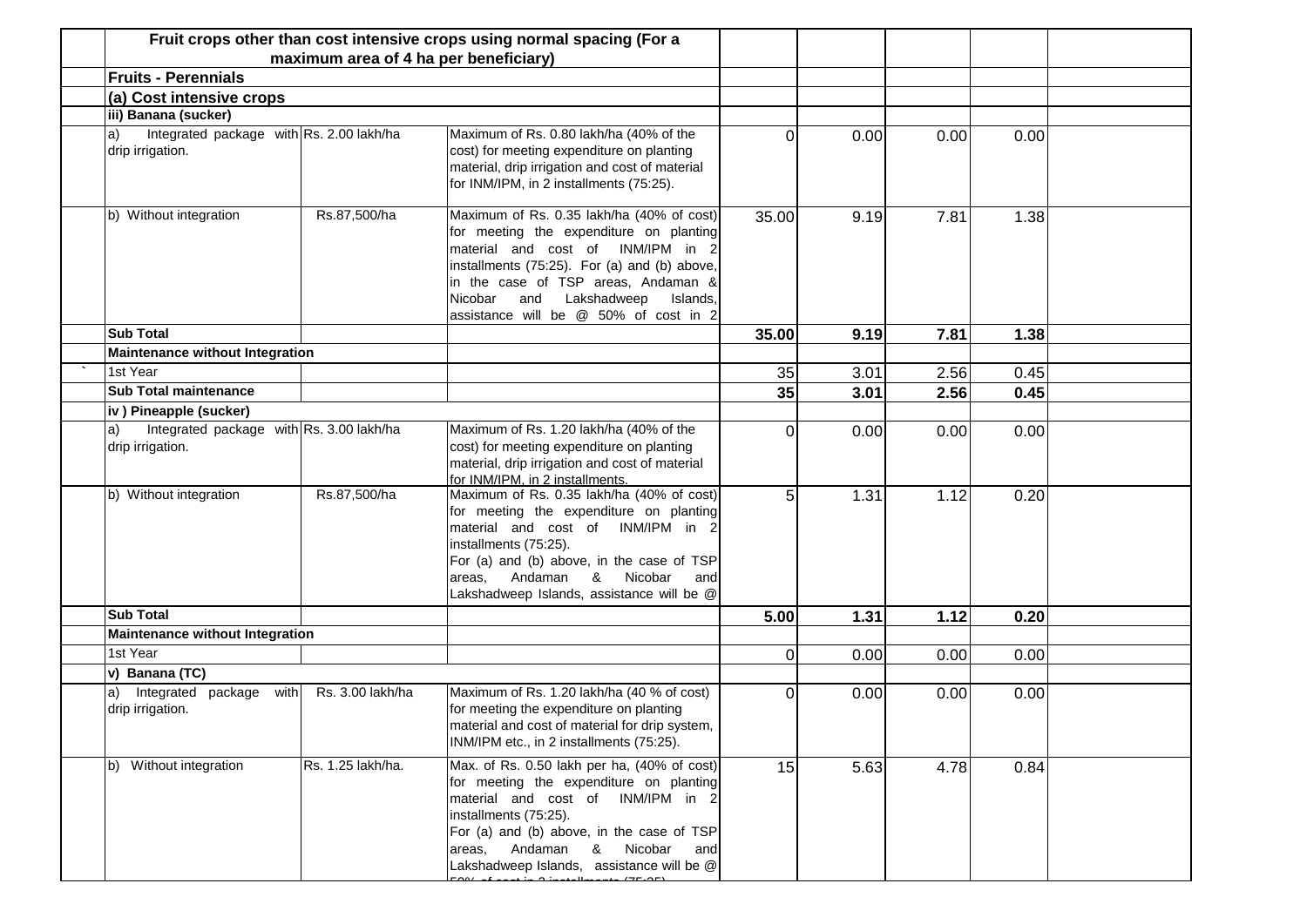| <b>Sub Total</b>                                                     |                   |                                                                                                                                                                                                                                                                                                                                     | 15.00          | 5.63 | 4.78 | 0.84 |  |
|----------------------------------------------------------------------|-------------------|-------------------------------------------------------------------------------------------------------------------------------------------------------------------------------------------------------------------------------------------------------------------------------------------------------------------------------------|----------------|------|------|------|--|
| <b>Maintenance without Integration</b>                               |                   |                                                                                                                                                                                                                                                                                                                                     |                |      |      |      |  |
| 1st Year                                                             |                   |                                                                                                                                                                                                                                                                                                                                     |                | 0.00 | 0.00 | 0.00 |  |
| vi) Pineapple (TC)                                                   |                   |                                                                                                                                                                                                                                                                                                                                     |                |      |      |      |  |
| Integrated package with Rs. 5.50 lakh /ha.<br>a)<br>drip irrigation. |                   | Maximum of Rs. 2.20 lakh/ha (40 % of cost)<br>for meeting the expenditure on planting<br>material and cost of material for drip system,<br>INM/IPM etc., in 2 installments (75:25).                                                                                                                                                 | $\Omega$       | 0.00 | 0.00 | 0.00 |  |
| Without integration<br>b)                                            | Rs. 1.25 lakh/ha. | Max. of Rs. 0.50 lakh per ha, (40% of cost)<br>for meeting the expenditure on planting<br>material and cost of INM/IPM in 2<br>installments (75:25).<br>For (a) and (b) above, in the case of TSP<br>Nicobar<br>Andaman<br>&<br>areas,<br>and<br>Lakshadweep Islands, assistance will be @                                          | $\overline{2}$ | 0.75 | 0.64 | 0.11 |  |
| <b>Sub Total</b>                                                     |                   |                                                                                                                                                                                                                                                                                                                                     | 2.00           | 0.75 | 0.64 | 0.11 |  |
| <b>Maintenance without Integration</b>                               |                   |                                                                                                                                                                                                                                                                                                                                     |                |      |      |      |  |
| 1st Year                                                             |                   |                                                                                                                                                                                                                                                                                                                                     | $\overline{0}$ | 0.00 | 0.00 | 0.00 |  |
| vii) Papaya                                                          |                   |                                                                                                                                                                                                                                                                                                                                     |                |      |      |      |  |
| a) Integrated package with<br>drip irrigation.                       | Rs. 2.00 lakh/ha. | Maximum of Rs. 0.80 lakh/ha (40% of the<br>cost) for meeting expenditure on planting<br>material, drip irrigation and cost of material<br>for INM/IPM, in 2 installments (75:25).                                                                                                                                                   | $\Omega$       | 0.00 | 0.00 | 0.00 |  |
| b) Without integration                                               | Rs. 60,000/ha     | Maximum of Rs. 0.30 lakh/ha (50 % of cost)<br>for meeting the expenditure on planting<br>material and cost of INM/IPM in 2<br>installments (75:25).<br>For (a) and (b) above, in the case of NE and<br>Himalayan States, TSP areas, Andaman &<br>Nicobar<br>and<br>Lakshadweep<br>Islands,<br>assistance will be @ 50% of cost in 2 | 5              | 1.13 | 0.96 | 0.17 |  |
| <b>Sub Total</b>                                                     |                   |                                                                                                                                                                                                                                                                                                                                     | 5.00           | 1.13 | 0.96 | 0.17 |  |
| <b>Maintenance without Integration</b>                               |                   |                                                                                                                                                                                                                                                                                                                                     |                |      |      |      |  |
| 1st Year                                                             |                   |                                                                                                                                                                                                                                                                                                                                     | $\Omega$       | 0.00 | 0.00 | 0.00 |  |
| viii) Ultra high density (Meadow orchard)                            |                   |                                                                                                                                                                                                                                                                                                                                     |                |      |      |      |  |
| a) Integrated package with drip<br>irrigation                        | Rs. 2.00 lakh/ha. | Maximum of Rs. 0.80 lakh/ ha. (40% of cost)<br>for meeting the expenditure on planting<br>material and cost of material for drip system,<br>INM/IPM, and canopy management in 3<br>installments of 60:20:20 subject to survival<br>rate of 75% in 2nd year and 90% in 3rd year).                                                    | $\Omega$       | 0.00 | 0.00 | 0.00 |  |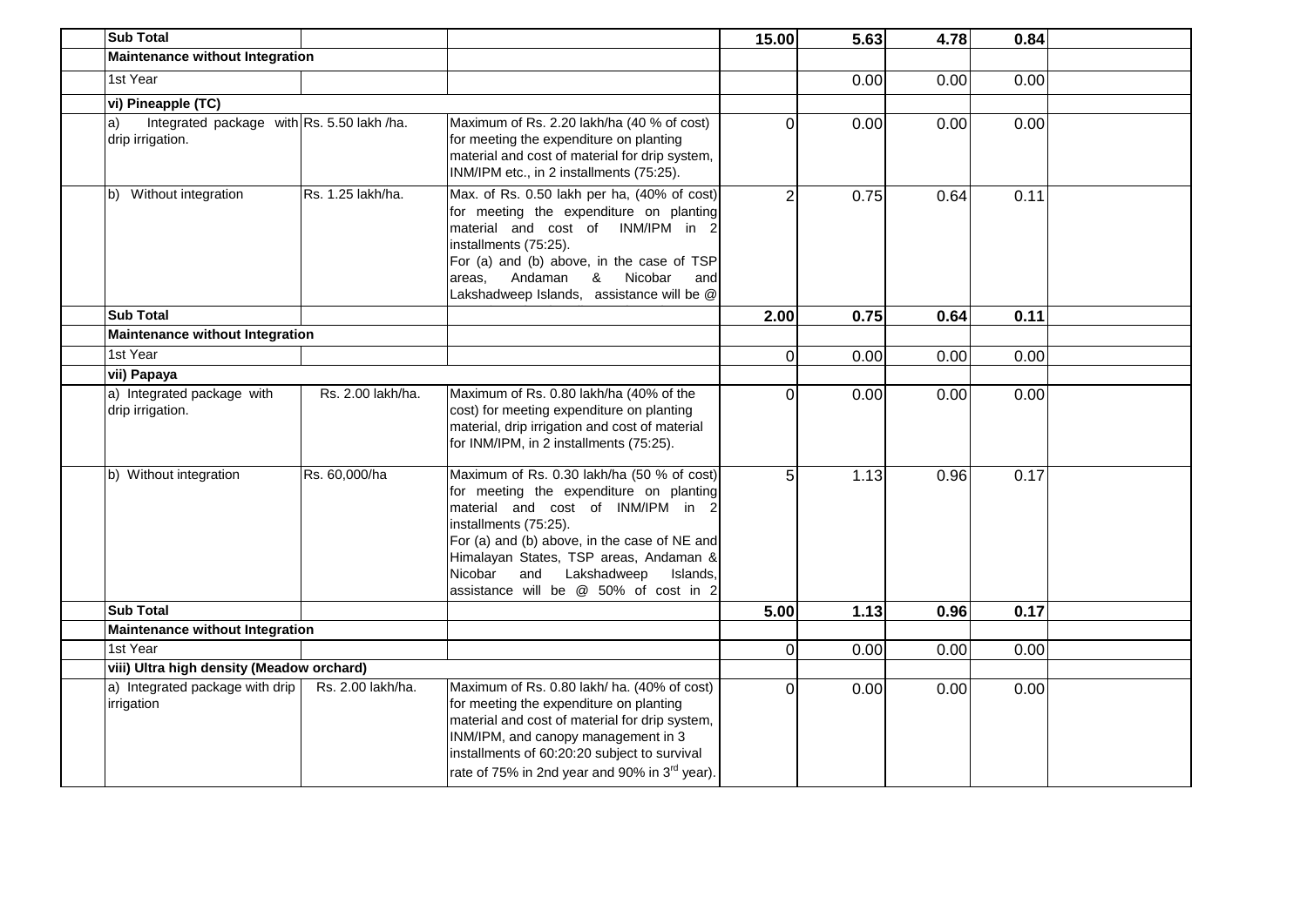| b) Without integration<br><b>Sub Total</b><br><b>Maintenance without Integration</b><br>1st Year<br>2nd Year | Rs. 1.25 lakh/ha  | Maximum of Rs. 0.50 lakh/ha., (40% of cost)<br>for meeting the expenditure on planting<br>material and cost of INM/IPM in 3<br>installments.<br>For (a) and (b) above, in the case of TSP<br>areas, Andaman & Nicobar<br>and<br>Lakshadweep Islands, assistance will be @<br>50% of cost in 3 installments.                                                                     | 5<br>5.00 | 1.50<br>1.50<br>0.00<br>0.00 | 1.28<br>1.28<br>0.00<br>0.00 | 0.23<br>0.23<br>0.00<br>0.00 |  |
|--------------------------------------------------------------------------------------------------------------|-------------------|---------------------------------------------------------------------------------------------------------------------------------------------------------------------------------------------------------------------------------------------------------------------------------------------------------------------------------------------------------------------------------|-----------|------------------------------|------------------------------|------------------------------|--|
| ix) High density planting (mango, guava, litchi, pomegranate, apple, citrus etc).                            |                   |                                                                                                                                                                                                                                                                                                                                                                                 |           |                              |                              |                              |  |
| a) Integrated package with drip Rs. 1.50 lakh /ha<br>irrigation                                              |                   | Maximum of Rs. 0.60 lakh per ha. (40% of<br>cost) for meeting the expenditure on planting<br>material, cost of drip system, INM/IPM,<br>canopy management etc., in 3 installments<br>of 60:20:20 subject to survival rate of 75% in<br>2nd year and 90% in 3 <sup>rd</sup> year).                                                                                               | $\Omega$  | 0.00                         | 0.00                         | 0.00                         |  |
| b) Without Integration.                                                                                      | Rs. 1.00 lakh/ha. | Maximum of Rs. 0.40 lakh/ha (40% of the<br>cost) for meeting the expenditure on planting<br>material and cost of INM/IPM in 3<br>installments (60:20:20).<br>For (a) and (b) above, in the case of TSP<br>areas, Andaman & Nicobar and<br>Lakshadweep Islands, assistance will be @<br>50% of cost in 3 installments of 60:20:20<br>subject to survival rate of 75% in 2nd year | 25        | 6.00                         | 5.10                         | 0.90                         |  |
| <b>Sub Total</b>                                                                                             |                   |                                                                                                                                                                                                                                                                                                                                                                                 | 25.00     | 6.00                         | 5.10                         | 0.90                         |  |
| Maintenance without Integration                                                                              |                   |                                                                                                                                                                                                                                                                                                                                                                                 |           |                              |                              |                              |  |
| 1st Year                                                                                                     |                   |                                                                                                                                                                                                                                                                                                                                                                                 | 0         | 0.00                         | 0.00                         | 0.00                         |  |
| 2nd Year                                                                                                     |                   |                                                                                                                                                                                                                                                                                                                                                                                 | $\Omega$  | 0.00                         | 0.00                         | 0.00                         |  |
| (b) Fruit crops other than cost intensive crops using normal spacing                                         |                   |                                                                                                                                                                                                                                                                                                                                                                                 |           |                              |                              |                              |  |
| a) Integrated package with drip Rs. 1.00 lakh/ha<br>irrigation                                               |                   | Maximum of Rs. 0.40 lakh/ ha. (40% of cost)<br>for meeting the expenditure on planting<br>material, cost of drip system, INM/IPM,<br>canopy management etc in 3 installments of<br>60:20:20 subject to survival rate of 75% in<br>2nd year & 90% in 3rd year for perennial<br>crops and for non perennial crops in 2                                                            | 0         | 0.00                         | 0.00                         | 0.00                         |  |
| b) Without Integration                                                                                       | Rs. 60,000/ha     | Maximum of Rs. 0.30 lakh/ha (50 % of cost)<br>for meeting the expenditure on planting<br>material and cost of INM/IPM in 3<br>installments of 60:20:20.                                                                                                                                                                                                                         | 10        | 1.80                         | 1.53                         | 0.27                         |  |
| <b>Sub Total</b>                                                                                             |                   |                                                                                                                                                                                                                                                                                                                                                                                 | 10.00     | 1.80                         | 1.53                         | 0.27                         |  |
| Maintenance without Integration                                                                              |                   |                                                                                                                                                                                                                                                                                                                                                                                 |           |                              |                              |                              |  |
| 1st Year                                                                                                     |                   |                                                                                                                                                                                                                                                                                                                                                                                 | 27        | 1.62                         | 1.38                         | 0.24                         |  |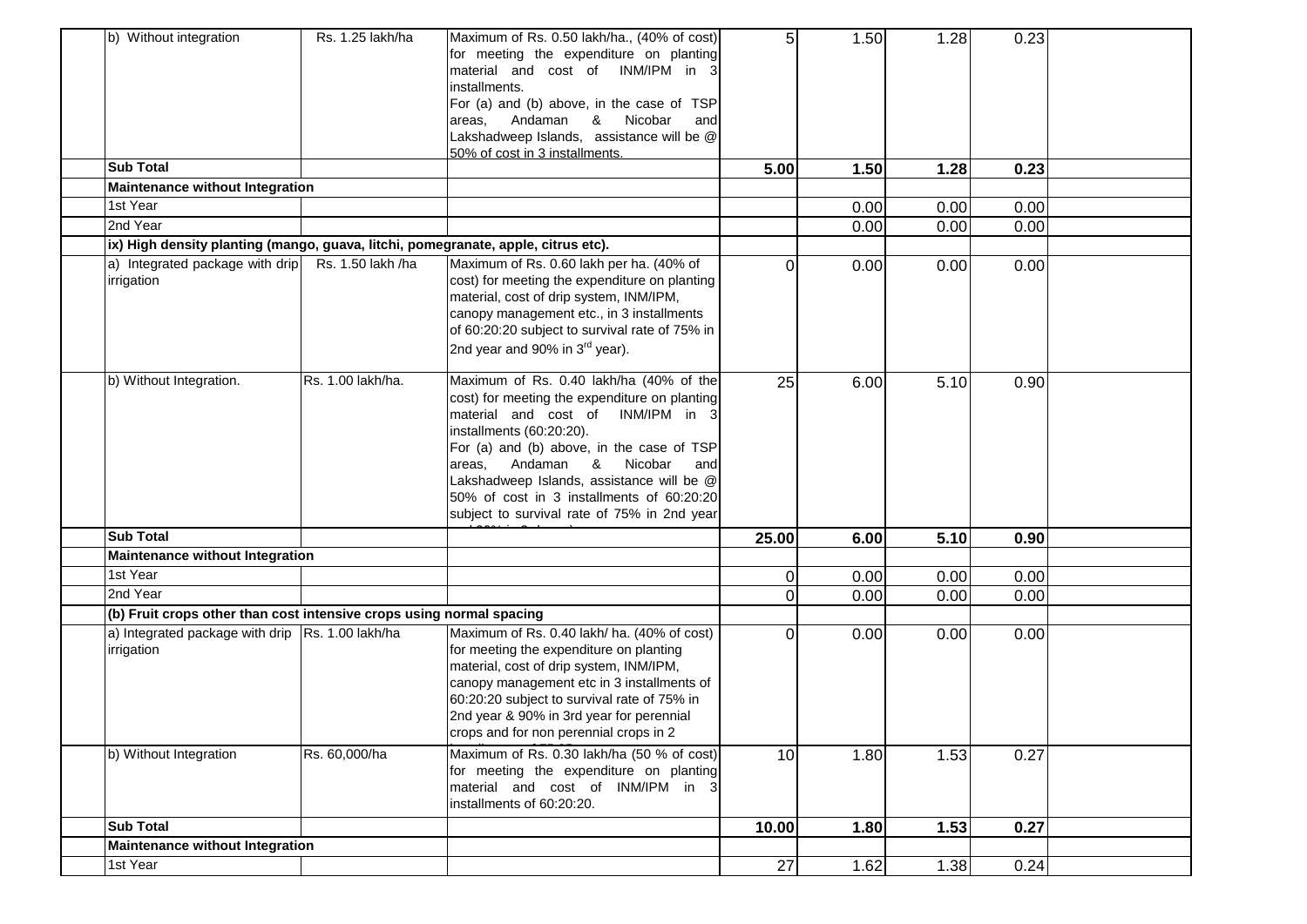|   | 2nd Year                                                       |                    |                                                                                                                                                                                                                                                                                                                                                                                                                                      | 40              | 2.40  | 2.04  | 0.36 |  |
|---|----------------------------------------------------------------|--------------------|--------------------------------------------------------------------------------------------------------------------------------------------------------------------------------------------------------------------------------------------------------------------------------------------------------------------------------------------------------------------------------------------------------------------------------------|-----------------|-------|-------|------|--|
|   | <b>Sub Total</b>                                               |                    |                                                                                                                                                                                                                                                                                                                                                                                                                                      | 67.00           | 4.02  | 3.42  | 0.60 |  |
|   |                                                                |                    | Vegetable (For maximum area of 2 ha per beneficiary)                                                                                                                                                                                                                                                                                                                                                                                 |                 |       |       |      |  |
|   | <b>Hybrid</b>                                                  | Rs.50,000/ha       | 40% of cost in general areas                                                                                                                                                                                                                                                                                                                                                                                                         | $\Omega$        | 0.00  | 0.00  | 0.00 |  |
|   | Sub-total                                                      |                    |                                                                                                                                                                                                                                                                                                                                                                                                                                      | $\mathbf{0}$    | 0.00  | 0.00  | 0.00 |  |
| 3 | Flowers (For a maximum of 2 ha per beneficiary)                |                    |                                                                                                                                                                                                                                                                                                                                                                                                                                      |                 |       |       |      |  |
|   | <b>Cut flowers</b>                                             |                    |                                                                                                                                                                                                                                                                                                                                                                                                                                      |                 |       |       |      |  |
|   | Small & Marginal Farmers                                       | Rs. 1.00 lakh/ha   | 40% of cost                                                                                                                                                                                                                                                                                                                                                                                                                          | 2.0             | 0.80  | 0.68  | 0.12 |  |
|   | Other farmers                                                  | do                 | 25% of the cost                                                                                                                                                                                                                                                                                                                                                                                                                      | 0.0             | 0.00  | 0.00  | 0.00 |  |
|   | <b>Bulbulous flowers</b>                                       |                    |                                                                                                                                                                                                                                                                                                                                                                                                                                      |                 |       |       |      |  |
|   | Small & Marginal Farmers                                       | Rs. 1.50 lakh/ha   | 40 % of the cost                                                                                                                                                                                                                                                                                                                                                                                                                     | 2.0             | 1.20  | 1.02  | 0.18 |  |
|   | Other farmers                                                  | do                 | 25% of cost                                                                                                                                                                                                                                                                                                                                                                                                                          | 0.0             | 0.00  | 0.00  | 0.00 |  |
|   | <b>Loose Flowers</b>                                           |                    |                                                                                                                                                                                                                                                                                                                                                                                                                                      |                 |       |       |      |  |
|   | Small & Marginal Farmers                                       | Rs. 40,000/ha      | 40% of cost                                                                                                                                                                                                                                                                                                                                                                                                                          | 5.0             | 0.80  | 0.68  | 0.12 |  |
|   | Other farmers                                                  | do                 | 25% of cost                                                                                                                                                                                                                                                                                                                                                                                                                          | 0.0             | 0.00  | 0.00  | 0.00 |  |
|   | <b>Sub-total flowers</b>                                       |                    |                                                                                                                                                                                                                                                                                                                                                                                                                                      | 9.0             | 2.80  | 2.38  | 0.42 |  |
|   | Spices (For a maximum area of 4 ha per beneficiary)            |                    |                                                                                                                                                                                                                                                                                                                                                                                                                                      |                 |       |       |      |  |
|   |                                                                |                    |                                                                                                                                                                                                                                                                                                                                                                                                                                      |                 |       |       |      |  |
|   | Seed spice and Rhizomatic<br>spices                            | Rs.30,000/ha       | Maximum of Rs. 12,000/- per ha. (40% of<br>cost) for meeting the expenditure on planting<br>material and cost of material for INM/IPM                                                                                                                                                                                                                                                                                                | 5 <sub>l</sub>  | 0.60  | 0.51  | 0.09 |  |
|   | <b>Perennial spices</b><br>(black pepper)                      | Rs. 50,000/ha      | Maximum of Rs. 20,000/- per ha (@40% of<br>cost) for meeting the expenditure on planting<br>material and cost of material for INM/IPM<br>etc.<br>For (i) and (ii) above, in the case of TSP<br>areas, Andaman and Lakshadweep Islands,                                                                                                                                                                                               | 15              | 3.00  | 2.55  | 0.45 |  |
|   | Sub-total spices                                               |                    |                                                                                                                                                                                                                                                                                                                                                                                                                                      | 20 <sub>l</sub> | 3.60  | 3.06  | 0.54 |  |
|   | Plantation crops (For a maximum area of 4 ha per beneficiary)  |                    |                                                                                                                                                                                                                                                                                                                                                                                                                                      |                 |       |       |      |  |
|   | <b>Cashew</b>                                                  |                    |                                                                                                                                                                                                                                                                                                                                                                                                                                      |                 |       |       |      |  |
|   | a) Integrated package with Rs. 1.00 lakh/ha<br>drip irrigation |                    | Rs. 0.40 lakh per ha (40% of cost) for<br>meeting the expenditure on planting material<br>and cost of material for drip system,<br>INM/IPM etc) in 3 installments of 60:20:20<br>subject to survival rate of 50% in second                                                                                                                                                                                                           |                 | 0.00  | 0.00  | 0.00 |  |
|   | b) Without integration                                         | Rs. 50,000/ha      | Rs.0.20 lakh per ha (40 % of cost) for<br>meeting the expenditure on planting material<br>and cost of material for INM/IPM in 3<br>installments of 60:20:20 subject to survival<br>rate of 75% in second year and 90% in third<br>year for a maximum area of 4 ha per<br>beneficiary.<br>For $(a)$<br>and (b) above, in the case of TSP areas,<br>Andaman & Nicobar and Lakshadweep<br>Islands assistance will be @ 50% of cost in 3 | 100             | 12.00 | 10.20 | 1.80 |  |
|   | Sub-total                                                      |                    |                                                                                                                                                                                                                                                                                                                                                                                                                                      | 100             | 12.00 | 10.20 | 1.80 |  |
|   |                                                                | Maintenance I year |                                                                                                                                                                                                                                                                                                                                                                                                                                      |                 |       |       |      |  |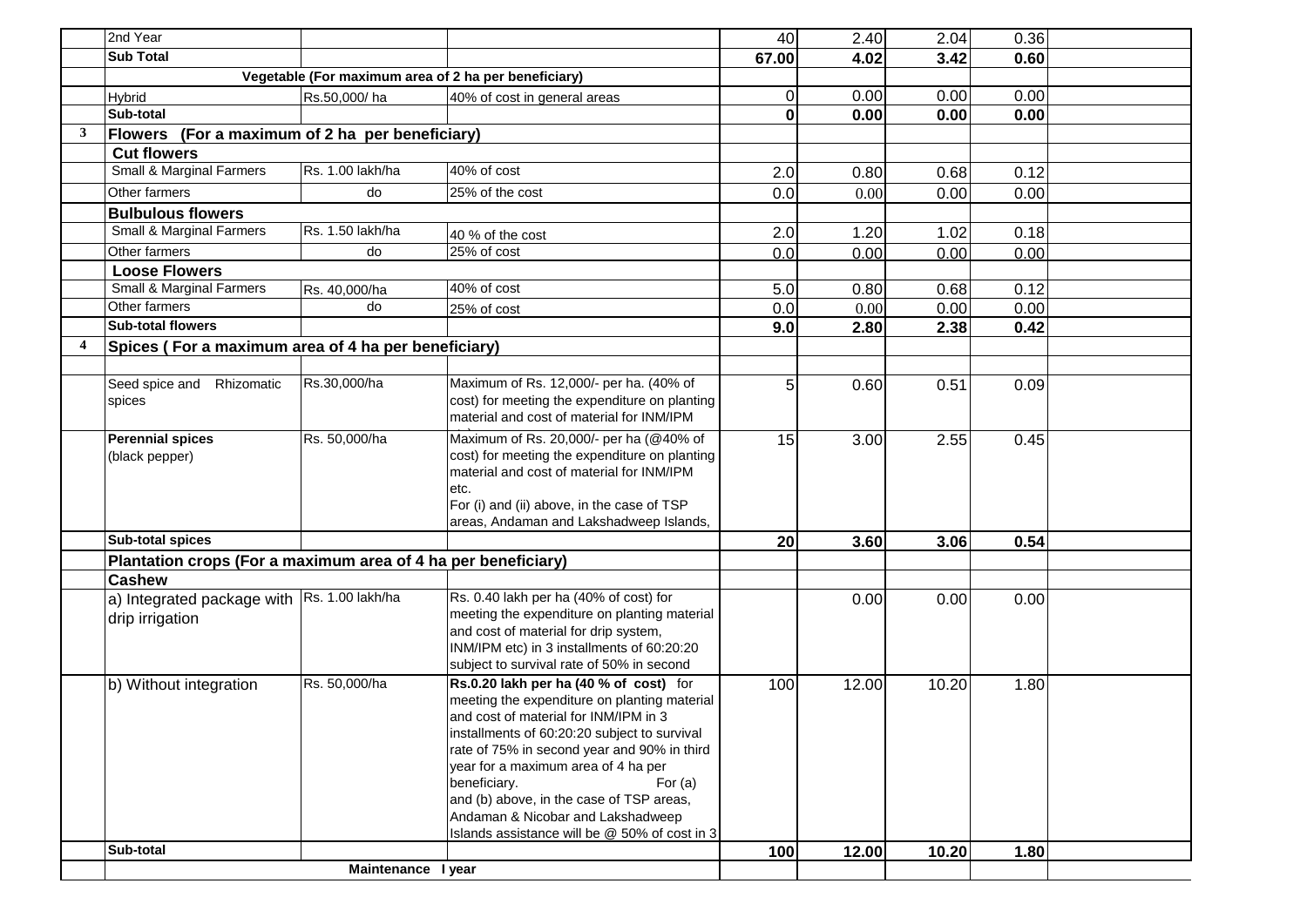|   | Cashew                                                                                 | Rs. 40,000ha                                     | Maximum of Rs. 20,000/- per ha (50% of<br>cost for meeting the expenditure on planting<br>material and cost of material for INM/IPM<br>etc) in 3 installments of 60:20:20 subject to<br>survival rate of 75% in second year and 90%<br>in third year for a maximum area of 4 ha | 250    | 10.00  | 8.50   | 1.50  |                                                                                                                           |
|---|----------------------------------------------------------------------------------------|--------------------------------------------------|---------------------------------------------------------------------------------------------------------------------------------------------------------------------------------------------------------------------------------------------------------------------------------|--------|--------|--------|-------|---------------------------------------------------------------------------------------------------------------------------|
|   |                                                                                        | Maintenance II year                              |                                                                                                                                                                                                                                                                                 |        |        |        |       |                                                                                                                           |
|   | Cashew                                                                                 | do                                               | do                                                                                                                                                                                                                                                                              | 160.0  | 6.40   | 5.44   | 0.96  |                                                                                                                           |
|   | Cocoa                                                                                  | do                                               | do                                                                                                                                                                                                                                                                              |        | 0.00   | 0.00   | 0.00  |                                                                                                                           |
|   | Sub-total                                                                              |                                                  |                                                                                                                                                                                                                                                                                 | 410.0  | 16.40  | 13.94  | 2.46  |                                                                                                                           |
|   | <b>Grand Total Area Expansion</b>                                                      |                                                  |                                                                                                                                                                                                                                                                                 | 231.00 | 45.70  | 38.85  | 6.86  |                                                                                                                           |
|   | <b>Grand Total Area Maintainence</b>                                                   |                                                  |                                                                                                                                                                                                                                                                                 | 512.00 | 23.43  | 19.92  | 3.51  |                                                                                                                           |
|   | <b>Mushrooms</b>                                                                       |                                                  |                                                                                                                                                                                                                                                                                 |        |        |        |       |                                                                                                                           |
|   | <b>Production unit</b>                                                                 |                                                  |                                                                                                                                                                                                                                                                                 |        |        |        |       |                                                                                                                           |
|   | <b>Public Sector</b>                                                                   | Rs. 20.00 lakh/ unit                             | 100% of the cost.                                                                                                                                                                                                                                                               |        |        | 0.00   | 0.00  |                                                                                                                           |
|   | <b>Private Sector</b>                                                                  | Rs. 20.00 lakh/ unit                             | 40% of cost for private sector, for meeting<br>the expenditure on infrastructure, as credit<br>linked back ended subsidy.                                                                                                                                                       | 1.0    | 8.00   | 6.80   | 1.20  |                                                                                                                           |
|   | <b>Compost making unit</b>                                                             |                                                  |                                                                                                                                                                                                                                                                                 |        |        |        |       |                                                                                                                           |
|   | <b>Public Sector</b>                                                                   | Rs. 20.00 lakh/ unit                             | 100% of the cost.                                                                                                                                                                                                                                                               |        | 0.00   | 0.00   | 0.00  |                                                                                                                           |
|   | <b>Private Sector</b>                                                                  | Rs. 20.00 lakh/ unit                             | 40% of cost for private sector, for meeting<br>the expenditure on infrastructure, as credit<br>linked back ended subsidy.                                                                                                                                                       |        | 0.00   | 0.00   | 0.00  |                                                                                                                           |
|   | <b>Sub-total mushrooms</b>                                                             |                                                  |                                                                                                                                                                                                                                                                                 | 1.00   | 8.00   | 6.80   | 1.20  |                                                                                                                           |
| 5 | Rejuvenation/replacement of<br>senile plantation including<br>Canopy management. Mango | Rs. 40,000/ha                                    | 50% of the total cost subject to a maximum<br>of Rs. 20,000/ha limited to two ha per<br>beneficiary.                                                                                                                                                                            | 50     | 10.00  | 8.50   |       | 1.50 To be implemented as per<br>guidelines circulated                                                                    |
|   | Sub-total                                                                              |                                                  |                                                                                                                                                                                                                                                                                 | 50     | 10.00  | 8.50   | 1.50  |                                                                                                                           |
| 5 |                                                                                        | <b>Protected cultivation</b>                     |                                                                                                                                                                                                                                                                                 |        |        |        |       |                                                                                                                           |
|   | a) Green House structure                                                               |                                                  |                                                                                                                                                                                                                                                                                 |        |        |        |       |                                                                                                                           |
|   | Fan & Pad system                                                                       | Sq.m up to 1008 Sqm)   m per beneficiary.        | Rs. 1465/Sq. m (>500 50% of cost for a maximum area of 4000 sq.                                                                                                                                                                                                                 | 0.20   | 14.65  | 12.45  |       | 2.20 Minutes of SLEC meeting to<br>be submitted along with<br>of beneficiareis,<br>details<br>locaiton, etc to facilitate |
|   | (b) Naturally ventilated system                                                        |                                                  |                                                                                                                                                                                                                                                                                 |        |        |        |       |                                                                                                                           |
|   | (i) Tubular structur                                                                   | Rs.1060/Sq.m                                     | 50% of the cost limited to 4000 Sq.m per<br>beneficiary.                                                                                                                                                                                                                        |        | 0.00   | 0.00   | 0.00  |                                                                                                                           |
|   | (i) Tubular structur                                                                   | Rs. 935/Sq.m (>500<br>Sq. m up to 1008 Sq.<br>m) | 50% of the cost limited to 4000 Sq.m per<br>beneficiary.                                                                                                                                                                                                                        | 4.00   | 187.00 | 158.95 | 28.05 |                                                                                                                           |
|   | c) Plastic Mulching                                                                    |                                                  |                                                                                                                                                                                                                                                                                 |        |        |        |       |                                                                                                                           |
|   | <b>Plastic Mulching</b>                                                                | Rs. 32,000/ha                                    | 50% of the total cost limited to 2 ha per<br>beneficiary.                                                                                                                                                                                                                       | 4      | 0.64   | 0.54   | 0.10  |                                                                                                                           |
|   | <b>Plastic Mulching</b>                                                                | Rs. 36,800/ha for hilly<br>areas                 | 50% of the total cost limited to 2 ha per<br>beneficiary.                                                                                                                                                                                                                       |        | 0.00   | 0.00   | 0.00  |                                                                                                                           |
|   | d) Shade Net House                                                                     |                                                  |                                                                                                                                                                                                                                                                                 |        |        |        |       |                                                                                                                           |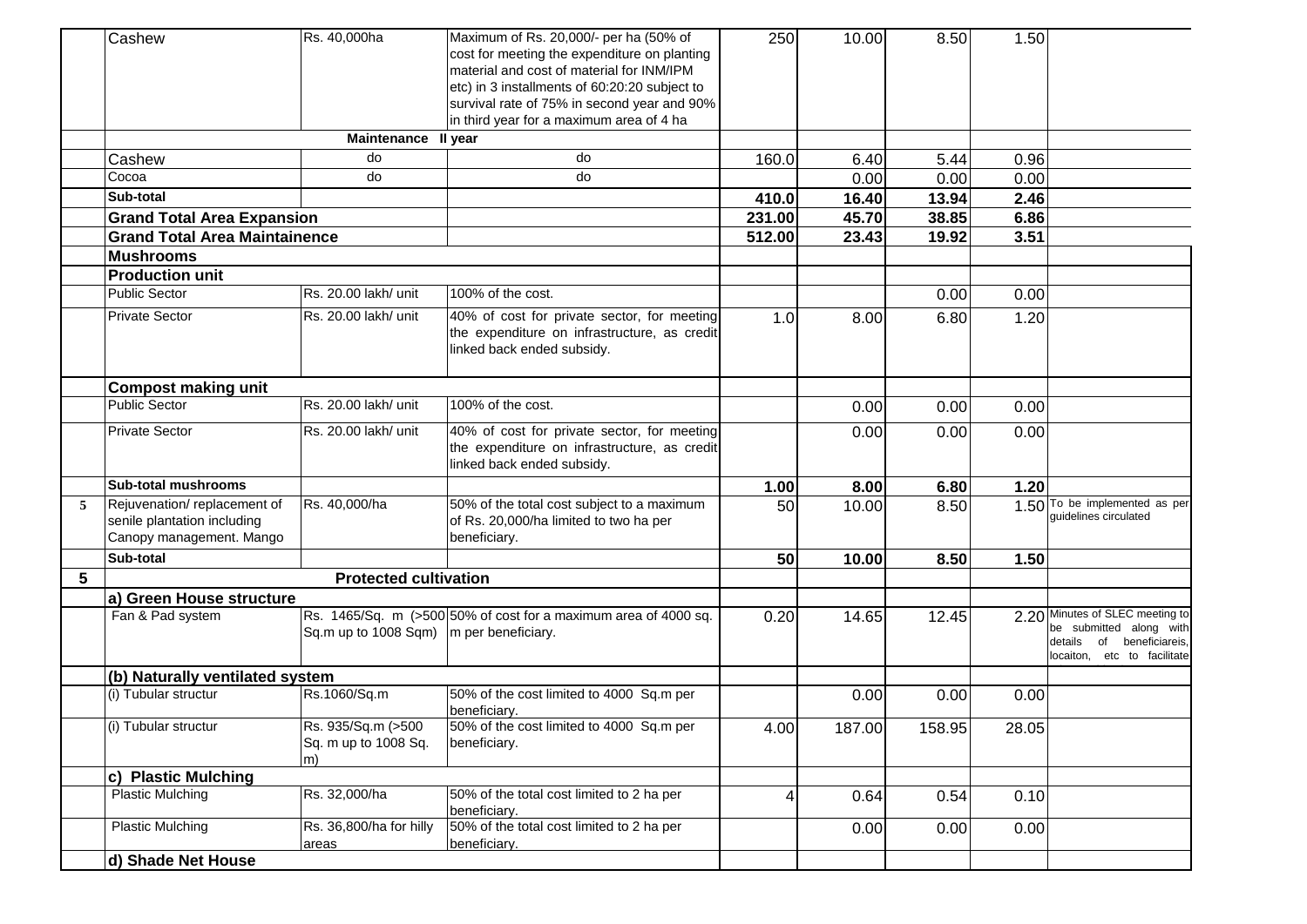|    | i) Tubular structure                                                                                         | Rs. 710/Sq.m                                                                              | 50% of cost limited to 4000 Sq.m per<br>beneficiary.                                                                                                                                                                                                                 | 0.40  | 14.20  | 12.07  | 2.13  |                                                                                               |
|----|--------------------------------------------------------------------------------------------------------------|-------------------------------------------------------------------------------------------|----------------------------------------------------------------------------------------------------------------------------------------------------------------------------------------------------------------------------------------------------------------------|-------|--------|--------|-------|-----------------------------------------------------------------------------------------------|
|    | e) Anti Bird/Anti Hail Nets                                                                                  | Rs.35/- per Sq.m                                                                          | 50% of cost limited to 5000 Sq.m per<br>beneficiary.                                                                                                                                                                                                                 |       | 0.00   | 0.00   | 0.00  |                                                                                               |
|    | f) Cost of planting material &<br>cultivation of high value<br>vegetables grown in poly<br>house             | Rs.140/Sq. m                                                                              | 50% of cost limited to 4000 Sq.m per<br>beneficiary.                                                                                                                                                                                                                 | 3     | 21.00  | 17.85  | 3.15  |                                                                                               |
|    | g) Cost of planting material &<br>cultivation of Orchid &<br>Anthurium under poly<br>house/shade net house.  | Rs. 700/Sq.m                                                                              | 50% of cost limited to 4000 Sq. m per<br>beneficiary.                                                                                                                                                                                                                | 1     | 3.50   | 2.98   | 0.53  |                                                                                               |
|    | h) Cost of planting material &<br>cultivation of Carnation &<br>Gerbera under poly<br>house/shade net house. | Rs. 610/Sq.m                                                                              | 50% of cost limited to 4000 Sq. m per<br>beneficiary.                                                                                                                                                                                                                | 0.1   | 3.05   | 2.59   | 0.46  |                                                                                               |
|    | i) Cost of planting material &<br>cultivation of Rose and lilum<br>under poly house/shade net<br>house       | Rs. 426/Sq.m                                                                              | 50% of cost limited to 4000 Sq. m per<br>beneficiary.                                                                                                                                                                                                                | 0.1   | 2.13   | 1.81   | 0.32  |                                                                                               |
|    | Sub-total protected cultivation                                                                              |                                                                                           |                                                                                                                                                                                                                                                                      | 12.80 | 246.17 | 209.24 | 36.93 |                                                                                               |
|    | <b>Adoption Organic Farming</b>                                                                              |                                                                                           |                                                                                                                                                                                                                                                                      |       |        |        |       |                                                                                               |
|    | iii) Vermi compost Units /organic input production unit                                                      |                                                                                           |                                                                                                                                                                                                                                                                      |       |        |        |       |                                                                                               |
|    | i) Vermi compost Units                                                                                       | Rs.1,00,000/ unit for<br>permanent structure<br>and Rs. 16,000/unit for<br>HDPE Vermibed. | 50% of cost conforming to the size of the<br>unit of 30'x8'x2.5' dimension of permanent<br>structure to be administered on pro-rata<br>basis. 50% of cost conforming to the size of<br>96 cft (12'x4'x2') and IS 15907:2010 to be<br>administered on pro-rata basis. | 30    | 15.00  | 12.75  |       | 2.25 Designs para meter of<br>HDPE beds will conformer<br>to BIS standards (IS<br>15907:2010) |
|    | ii) Vermibeds                                                                                                | do                                                                                        | do                                                                                                                                                                                                                                                                   |       | 0.00   | 0.00   | 0.00  |                                                                                               |
|    | Sub-total                                                                                                    |                                                                                           |                                                                                                                                                                                                                                                                      | 30.00 | 15.00  | 12.75  | 2.25  |                                                                                               |
|    | <b>Certification for Good</b><br><b>Agricultural Practices (GAP),</b><br>Including infrastructure            | Rs. 10,000/ha                                                                             | 50% of the cost for maximum of<br>4ha/beneficiary.                                                                                                                                                                                                                   |       | 0.00   | 0.00   | 0.00  |                                                                                               |
|    | <b>Centre of Excellence for</b><br><b>Horticulture</b>                                                       |                                                                                           | Rs.1000.00 lakh/ centre 100% of cost to public sector. This can be<br>established through bi-lateral co-operation<br>also.                                                                                                                                           |       | 0.00   | 0.00   | 0.00  |                                                                                               |
| 10 | Human Resource Development (HRD)                                                                             |                                                                                           |                                                                                                                                                                                                                                                                      |       |        |        |       |                                                                                               |
|    |                                                                                                              | <b>Training of farmers</b>                                                                |                                                                                                                                                                                                                                                                      |       |        |        |       |                                                                                               |
|    | Within the State                                                                                             | Rs. 1000/day per<br>farmer including                                                      | 100% of the cost.                                                                                                                                                                                                                                                    | 500   | 5.00   | 4.25   | 0.75  |                                                                                               |
|    |                                                                                                              | transport                                                                                 |                                                                                                                                                                                                                                                                      |       |        |        |       |                                                                                               |
|    | Outside the state                                                                                            | Project based as per<br>actual.                                                           | 100% of the cost.<br>Training / study tour of technical staff/ field functionaries                                                                                                                                                                                   | 40    | 3.20   | 2.72   |       | 0.48 Project to be submitted                                                                  |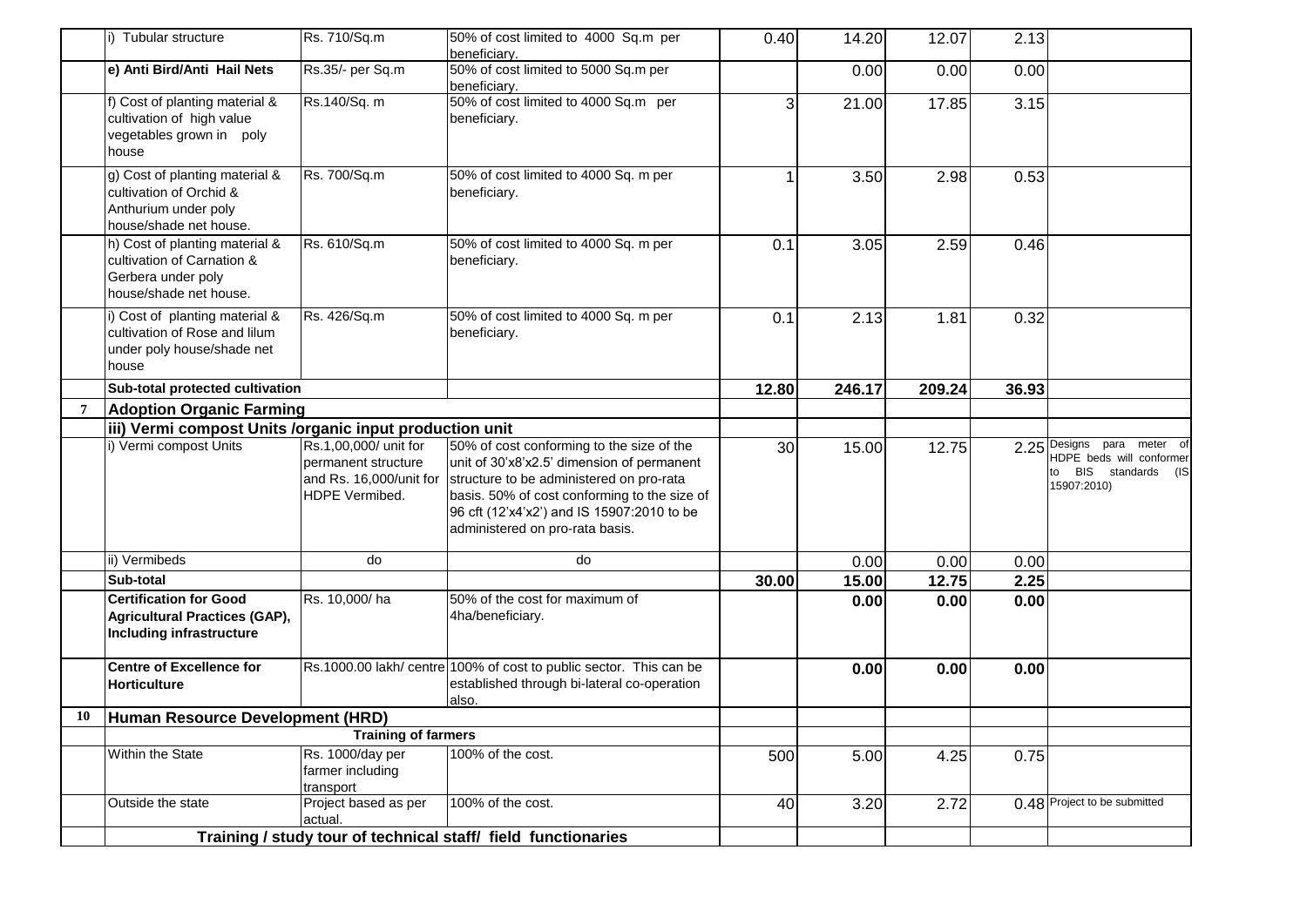|    | Within the State                                                                                                                                                                   | Rs.300/day per<br>participant plus TA/DA,                                                                         | 100% of the cost.                                                                                                                                            | 100            | 0.30  | 0.26  | 0.05  |                                                                                                                                           |
|----|------------------------------------------------------------------------------------------------------------------------------------------------------------------------------------|-------------------------------------------------------------------------------------------------------------------|--------------------------------------------------------------------------------------------------------------------------------------------------------------|----------------|-------|-------|-------|-------------------------------------------------------------------------------------------------------------------------------------------|
|    | Study tour to progressive<br>States/ units (group of                                                                                                                               | as admissible<br>Rs.800/day per<br>participant plus TA/DA,                                                        | 100% of the cost.                                                                                                                                            | 75             | 3.00  | 2.55  | 0.45  |                                                                                                                                           |
|    | minimum 5 participants)<br>Outside India                                                                                                                                           | as admissible<br>Rs. 6.00 lakh /<br>participant                                                                   | 100% of the cost on actual basis.                                                                                                                            | 1              | 6.00  | 5.10  |       | 0.90 Project to be submitted                                                                                                              |
|    | Sub-total                                                                                                                                                                          |                                                                                                                   |                                                                                                                                                              | 716            | 17.50 | 14.88 | 2.63  |                                                                                                                                           |
| 11 |                                                                                                                                                                                    | <b>INTEGRATED POST HARVEST MANAGEMENT</b>                                                                         |                                                                                                                                                              |                |       |       |       |                                                                                                                                           |
|    | Pack house / On farm<br>collection & storage unit                                                                                                                                  | Rs. 4.00 lakh/unit with<br>size of 9Mx6M                                                                          | 50% of the capital cost.                                                                                                                                     | 30             | 60.00 | 51.00 |       | 9.00 Minutes of SLEC meeting to<br>be submitted along with<br>details of beneficiareis,<br>locaiton, etc to facilitate                    |
|    | <b>Primary/ Mobile / Minimal</b><br>processing unit                                                                                                                                | Rs. 25.00 lakh/unit.                                                                                              | Credit linked back-ended subsidy @ 40% of<br>the capital cost of project in general areas<br>and 55% in case of Hilly & Scheduled areas,<br>per beneficiary. | 1              | 10.00 | 8.50  |       | release of funds.<br>1.50 Project to be submitted                                                                                         |
|    | Low cost onion storage<br>structure (25 MT)                                                                                                                                        | Rs. 1.75 lakh/per unit                                                                                            | 50% of the total cost.                                                                                                                                       |                | 0.00  | 0.00  | 0.00  |                                                                                                                                           |
|    | Sub-total                                                                                                                                                                          |                                                                                                                   |                                                                                                                                                              | 31             | 70.00 | 59.50 | 10.50 |                                                                                                                                           |
| 13 |                                                                                                                                                                                    | <b>Mission Management</b>                                                                                         |                                                                                                                                                              |                |       |       |       |                                                                                                                                           |
|    | State & Districts Mission Offices 5% of total annual<br>and implementing agencies for<br>administrative expenses,<br>project, preparation,<br>computerization, contingency<br>etc. | expenditure on the<br>basis of appraised<br>needs to State<br><b>Horticulture Mission</b><br>(SHM) / implementing | 100% assistance.                                                                                                                                             |                | 25.00 | 21.25 | 3.75  |                                                                                                                                           |
|    | Institutional Strengthening,<br>hire/purchase of vehicles,<br>hardware/software                                                                                                    | Project based                                                                                                     | 100% assistance.                                                                                                                                             |                |       | 0.00  | 0.00  |                                                                                                                                           |
|    | Seminars, conferences, workshops, exhibitions, Kisan<br>Mela, horticulture shows, honey festivals etc.                                                                             |                                                                                                                   |                                                                                                                                                              |                |       |       |       | Minutes of SLEC meeting to<br>be submitted along with<br>details<br>of beneficiareis,<br>locaiton, etc to facilitate<br>release of funds. |
|    | State level                                                                                                                                                                        | Rs. 3.00 lakh / event                                                                                             | 100% assistance subject to a maximum of<br>Rs.3.00 lakh per event of two days.                                                                               | $\overline{2}$ | 6.00  | 5.10  | 0.90  |                                                                                                                                           |
|    | <b>District level</b>                                                                                                                                                              | Rs. 2.00 lakh / event                                                                                             | 100% assistance subject to a maximum of<br>Rs.2.00 lakh per event of two days.                                                                               |                | 0.00  | 0.00  | 0.00  |                                                                                                                                           |
|    | Information dissemination<br>through publicity, printed<br>literature etc and local<br>advertisements                                                                              | Rs. 0.40 lakh/ block                                                                                              | 100% of cost.                                                                                                                                                | 12             | 4.80  | 4.08  | 0.72  |                                                                                                                                           |
|    | Development of technology<br>packages in electronic form to<br>be shared through IT network                                                                                        | Rs. 1.00 lakh/district                                                                                            | 100% of Cost                                                                                                                                                 | $\overline{2}$ | 2.00  | 1.70  | 0.30  |                                                                                                                                           |